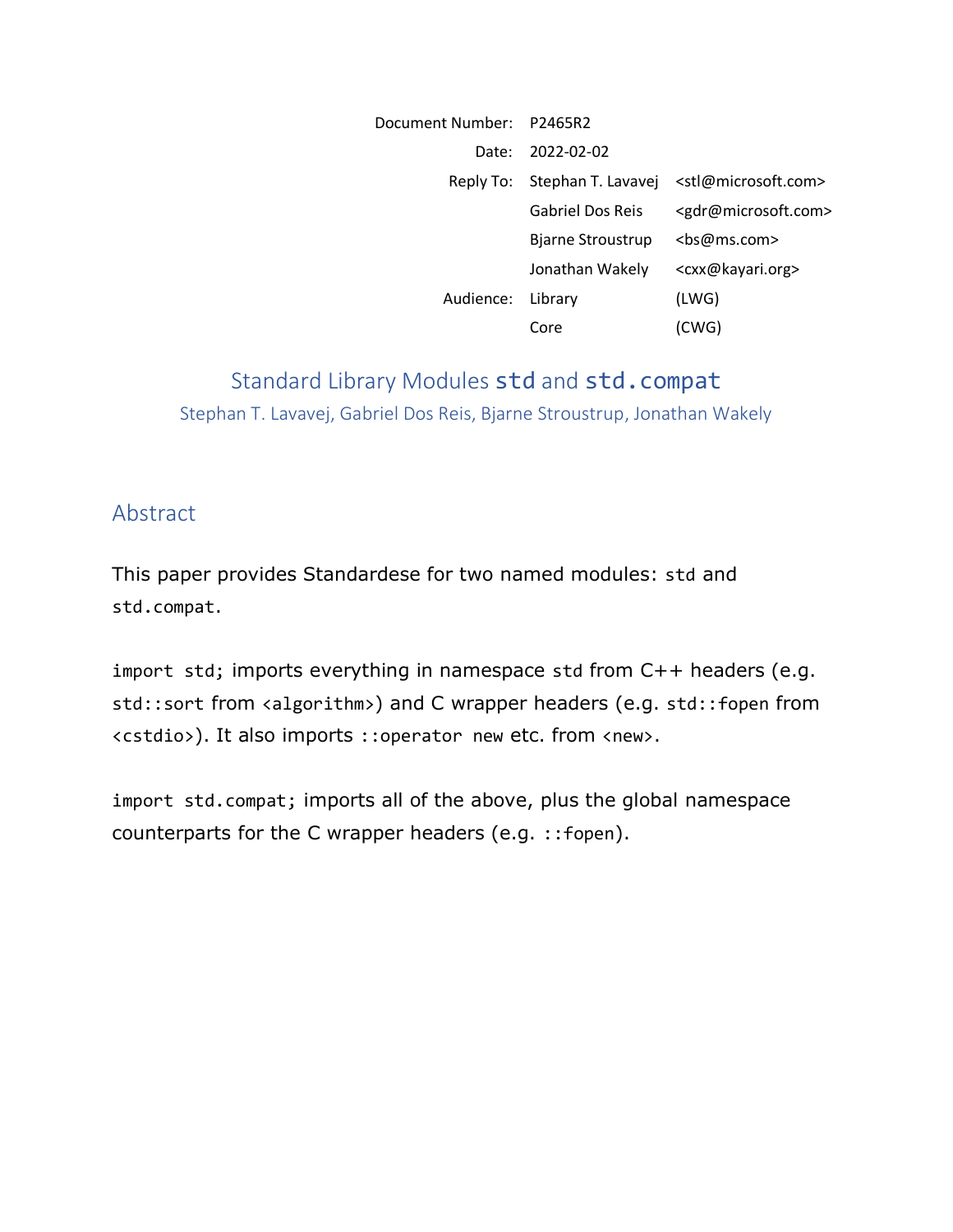# Changelog

- R0
	- o Reviewed by LEWG on 2021-10-12.
- $\bullet$  R1
	- o Renamed std.all to std.compat.
	- o Removed lists of alternative names.
	- o Removed Library Evolution (LEWG) from the target Audience.
	- o Added lines mentioning that alternative designs did not have consensus in LEWG.
	- o Updated the Proposed Wording context to depict stable names like [class.spaceship] instead of section numbers like 11.10.3.
- $\bullet$  R<sub>2</sub>
	- o Updated after CWG review on 2022-01-27.
	- o Added changes to [basic.stc.dynamic.general].
	- o Changed "is reachable from" to "precedes", which is a Word of Power in [basic.lookup.general].
	- o Removed the Open Wording Questions.

## Background

See [P2412R0](https://wg21.link/P2412R0) "Minimal module support for the standard library" which explains why import std; is ideal for usability and has amazing compiler throughput compared to classic #include directives.

### Rationale

The biggest concern from the LEWG review of **P2412R0** involved the global namespace and can be viewed as Adoption versus Cleanliness.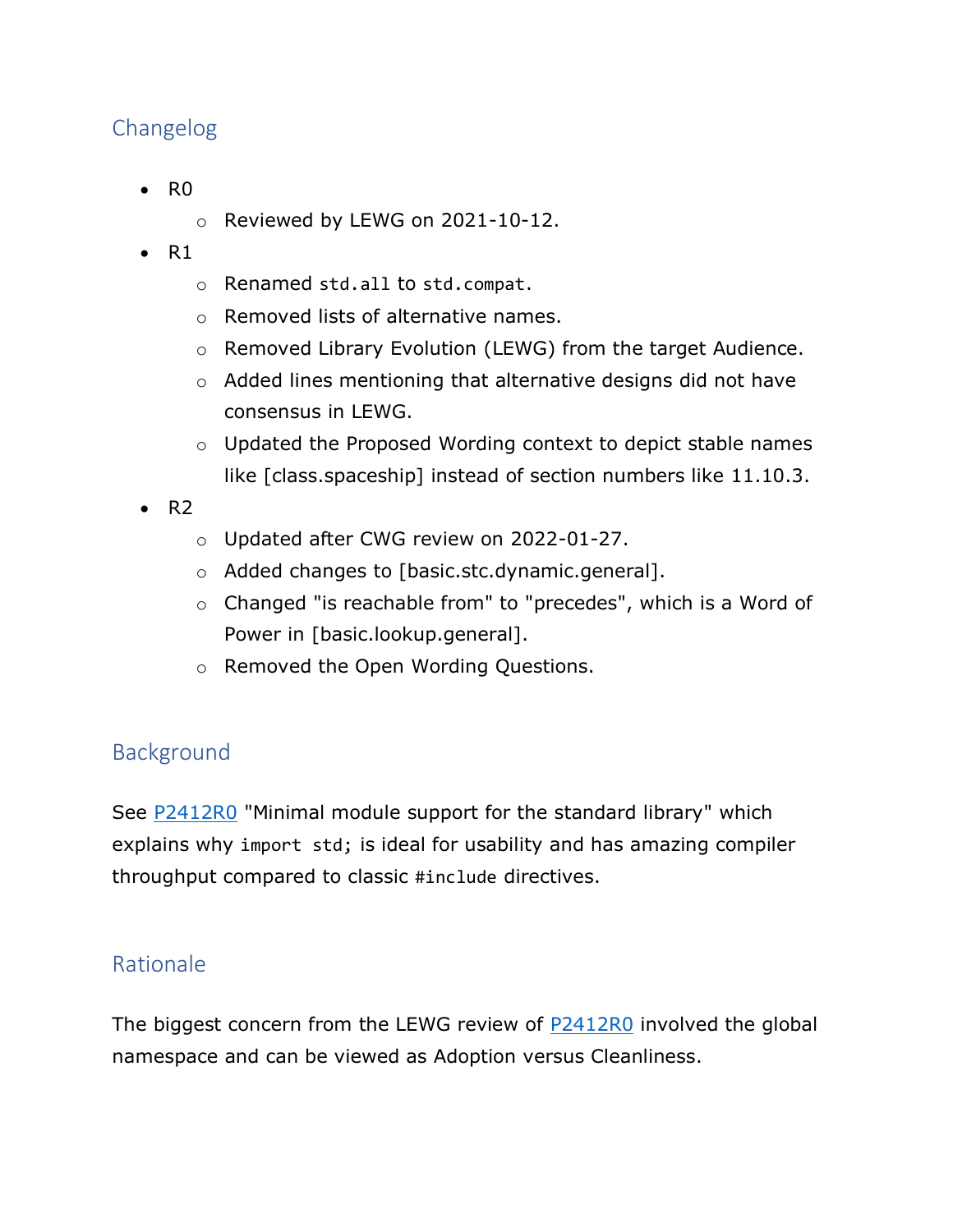The Adoption concern is that if Standard Library Modules don't provide ::fopen, ::size\_t, ::tm, etc. then it will be difficult to migrate existing codebases - especially because on some platforms, the True Names are always global, so even if users are disciplined about including <cmeow> instead of <meow.h>, it is extremely easy to depend on the global namespace.

The Cleanliness concern is that the global/std namespace issue (where <meow.h> definitely provides ::meow and might provide std::meow, and <cmeow> definitely provides std::meow and might provide ::meow) is a complexity headache that's annoying to teach and to deal with, and Standard Library Modules are probably the only chance we'll ever have to permanently resolve it.

We believe that providing two named modules will follow LEWG guidance and address both concerns by giving users a choice.

- Users who want Cleanliness can say import std; and avoid polluting the global namespace. There's no extra typing, and no throughput impact.
- Users who want to prioritize Adoption in an existing codebase can say import std.compat; and avoid having to qualify all mentions of fopen, size t, strlen, etc.
	- $\circ$  This is a bit more typing, but it's still just 1 line.
	- o There's strictly more throughput impact, but it should be minimal (as we've found, importing a named module is extremely fast, and the <cmeow> headers define much less machinery, both in quantity and complexity, than the C++23 Standard Library).

In general, modules are orthogonal to namespaces, but this reflects the existing division between <cmeow> and <meow.h>. It should be natural for users to learn.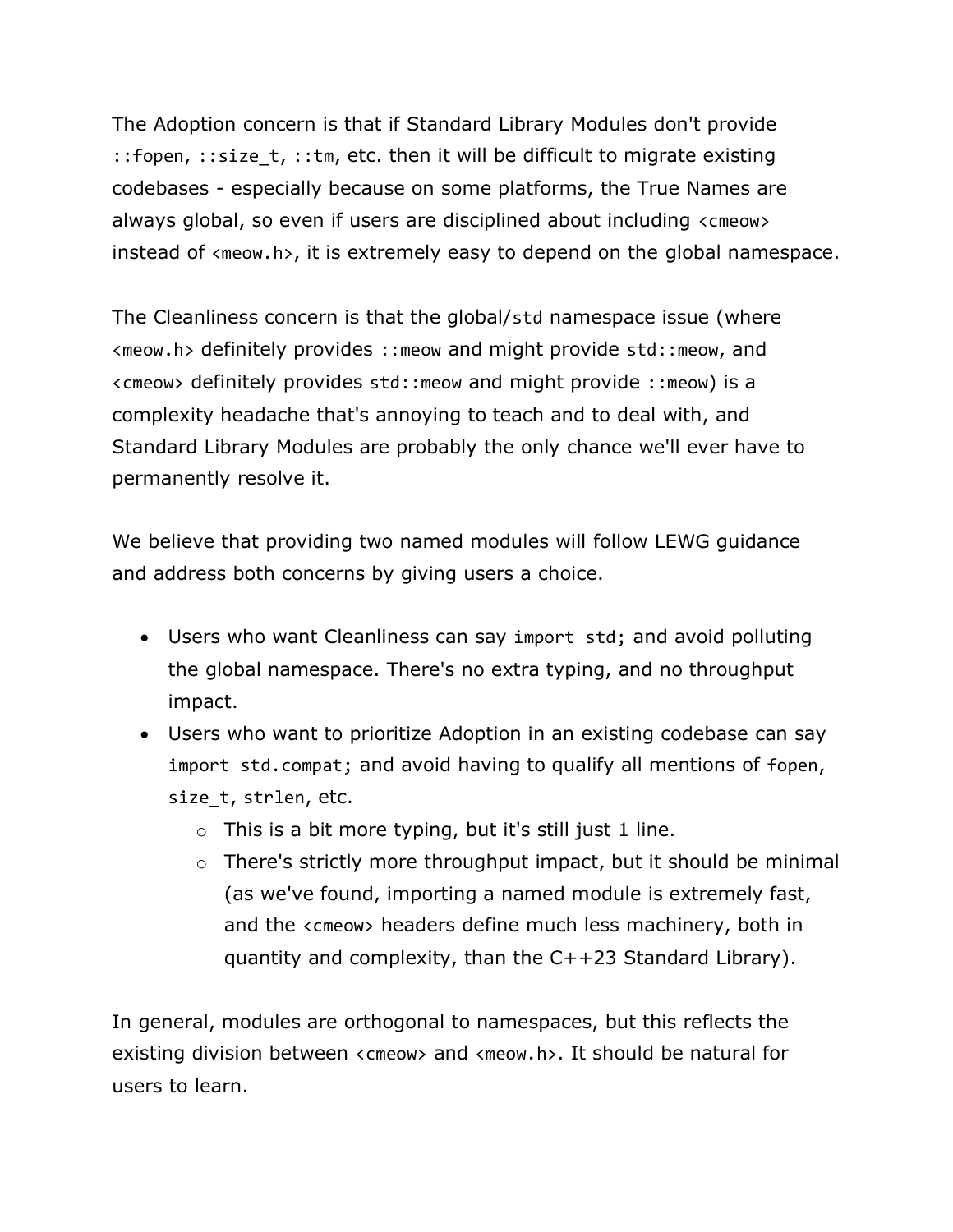The Sufficient Additional Overloads ([cmath.syn]/2) are always a headache to analyze, but we believe that this avoids disrupting them in any way. Someone who says import std; gets all of the Overloads in namespace std (and no danger of referring to the global name, an improvement). Someone who says import std.compat; gets the same behavior as someone who includes <cmath>, <cstdlib>, <math.h>, and <stdlib.h> (or just <cmath> and <cstdlib> on a platform like MSVC).

Note that [module.unit]/1 has reserved std and std.\* as module names.

#### Alternative Design: Separate Module for the Global Namespace

Another alternative would involve changing the design, where import std; would behave as specified here, and import cstd; (or some other name) would provide just the global namespace names. (With <new> remaining in import std;.) This would require users who want both to say both import declarations. This alternative design did not have consensus in LEWG.

### Alternative Design: Reverse the Modules

Yet another alternative would be to have import std; provide namespace std and the global namespace, while import std.strict; (or some other name) provides only namespace std. This alternative design did not have consensus in LEWG.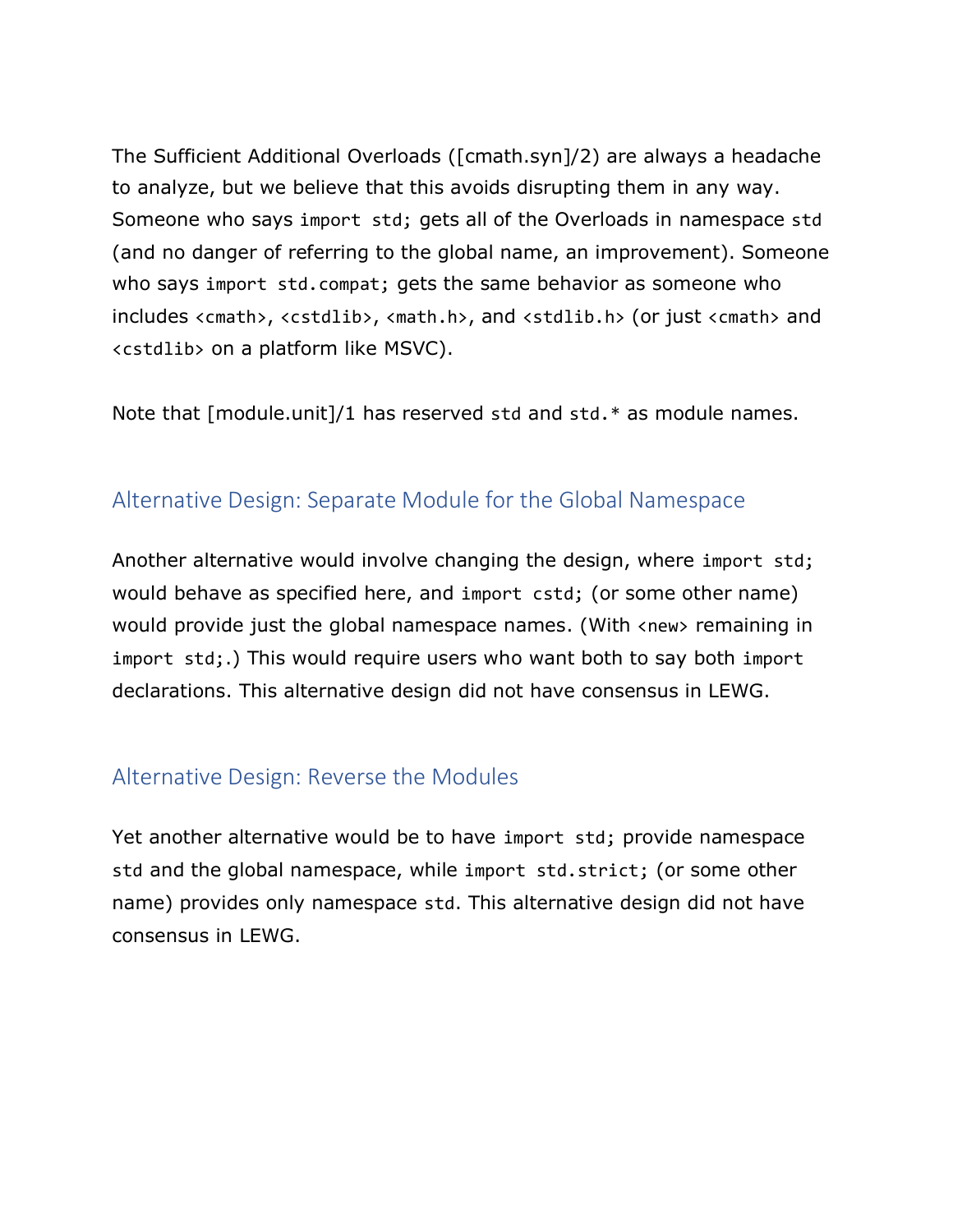## Frequently Asked Questions

**Are any macros provided by the Standard Library modules?** No, and this is intentional.

For feature-test macros, users must #include <version> or import <version>; (as header units can emit macros).

For assert, errno, offsetof, va arg, etc., users must #include <meow.h> or #include <cmeow>. (<assert.h>/<cassert> are extra-special as they can be repeatedly included with varying behavior controlled by NDEBUG.)

## **Are deprecated features provided by the Standard Library modules?**

Yes. This is implied by the normative wording.

# **Are C++ features in C wrapper headers, like std::byte in <cstddef>, provided by the Standard Library modules?**

Yes. import std; provides everything in namespace std, including the contents of the C wrapper headers, including C++-specific additions.

## **Are std::initializer\_list and other machinery with Core Language interactions provided by the Standard Library modules?**

Yes. This is implied by the normative wording. However, we do need to update the Core Language wording that requires <compare>, <initializer\_list>, and <typeinfo> to be included (classically) or imported (as header units), now that named modules are available.

#### **Is there any implementation experience?**

Not yet.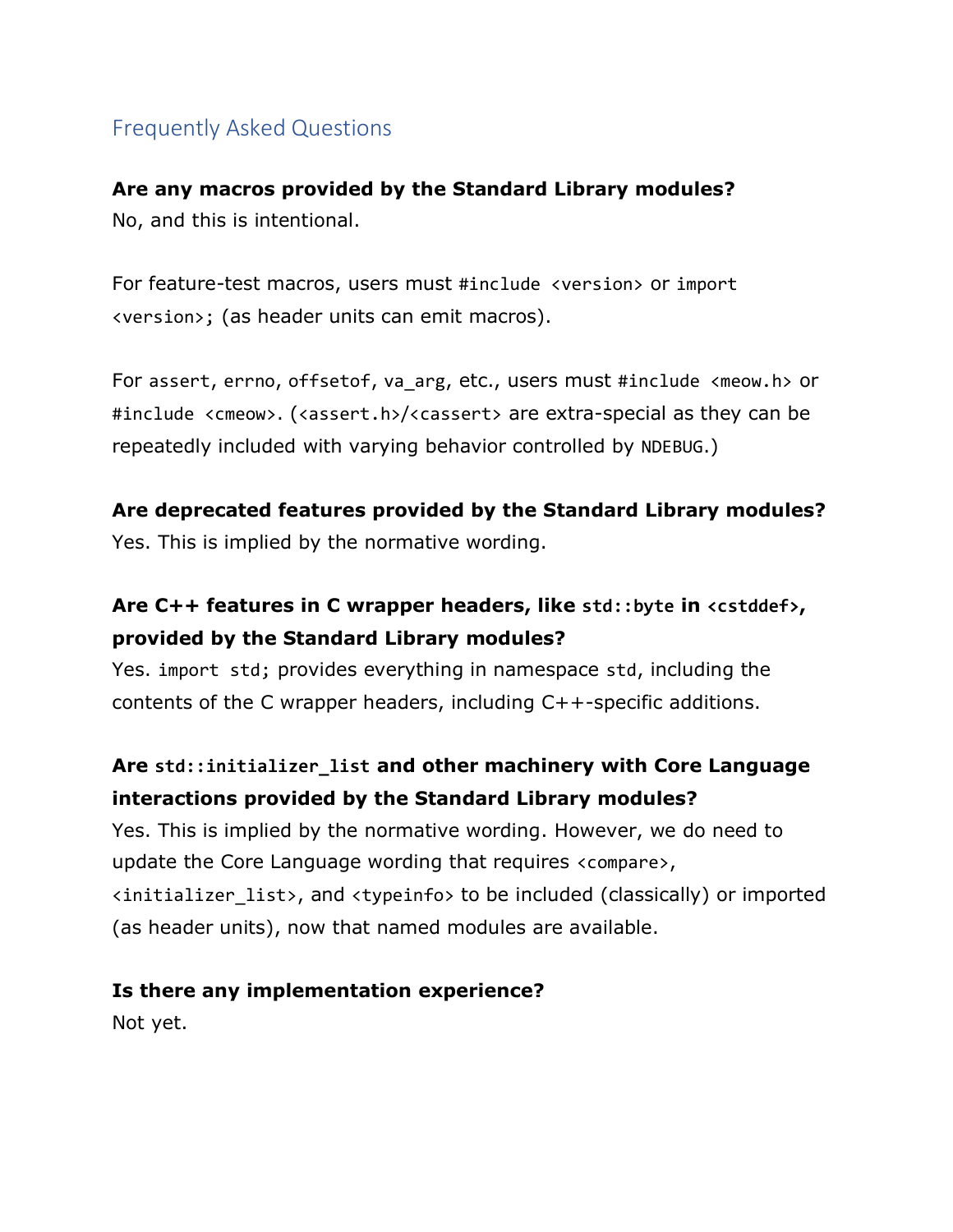The experimental named modules that MSVC has been shipping for a while are a repackaging of the existing library (with no distinction between std::sort and std:: Internal helper functions) and divide it into subsets (instead of the "only std" and "std plus global" design here).

#### **Should new proposals target** *only* **the Standard Library modules?**

No. New proposals should expect that many users will continue to use classic includes for many years for various reasons, such as build system issues. (We expect that there will be a few users of C++20 Standard Library header units, although that early adopter population is likely to migrate to C++23 Standard Library modules as soon as possible.)

Therefore, new proposals should continue to carefully consider what headers to modify, and/or what headers to add. The main consideration for new proposals is that if they want to emit macros (other than feature-test macros) for any reason, that would be unavailable to users of Standard Library modules, so non-macro mechanisms should be found if possible.

# Proposed Wording

All changes are relative to [N4892.](https://wg21.link/N4892)

- Add a new feature-test macro \_\_cpp\_lib\_modules to [version.syn], with a value chosen by the editors as usual.
	- o Unlike all of the other library feature-test macros, this should **not** have a comment "// *also in* <HEADER>".
- Add a new section that's a child of 16.4.2 "Library contents and organization" [organization], immediately after 16.4.2.3 "Headers" [headers]: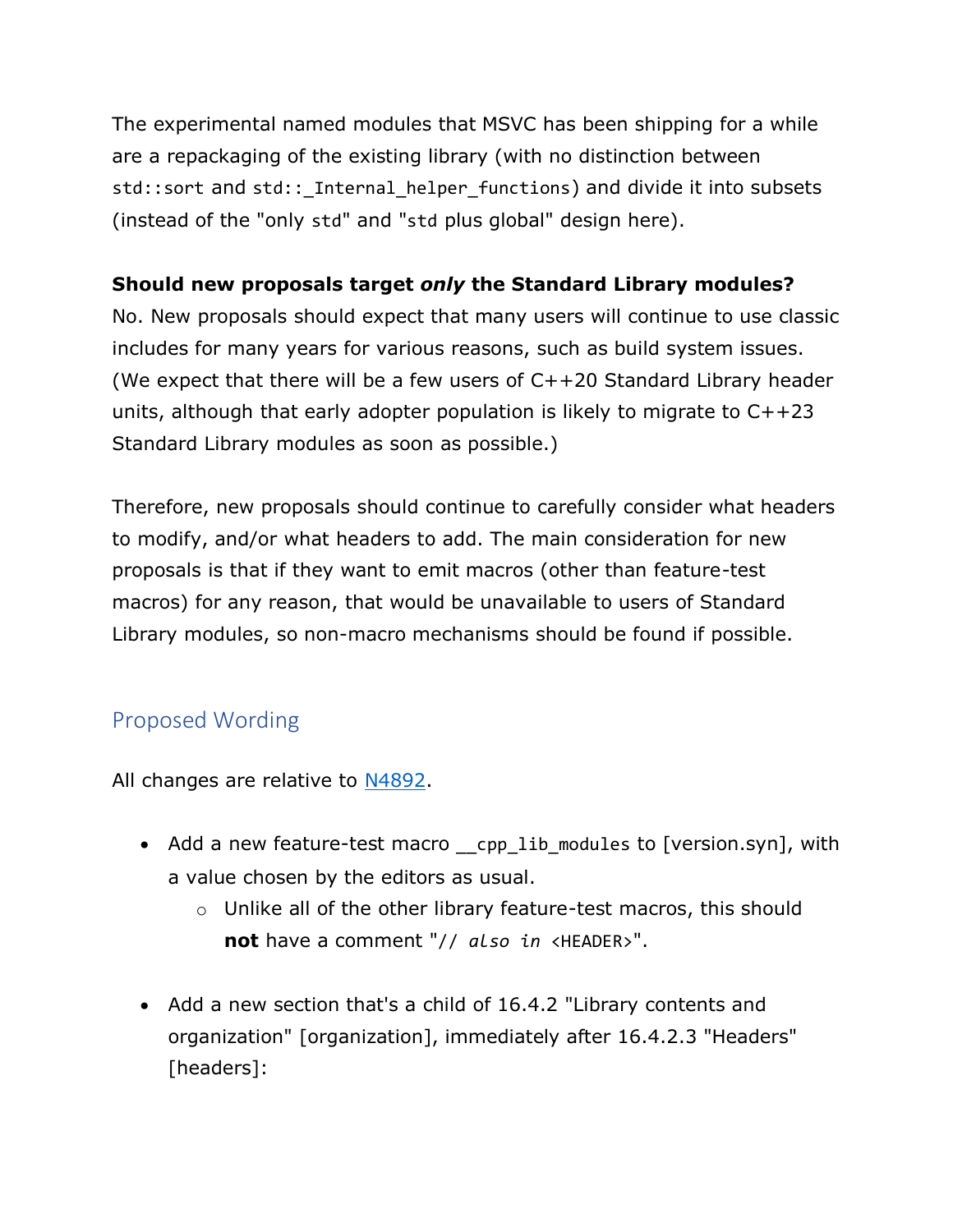Modules [std.modules]

The C++ standard library provides the following *C++ library modules*.

The named module std exports declarations in namespace std that are provided by the importable C++ library headers ([tab:headers.cpp] or the subset provided by a freestanding implementation) and the C++ headers for C library facilities ([tab:headers.cpp.c]). It additionally exports declarations in the global namespace for the storage allocation and deallocation functions that are provided by <new> ([new.delete]).

The named module std.compat exports the same declarations as the named module std, and additionally exports declarations in the global namespace corresponding to the declarations in namespace std that are provided by the C++ headers for C library facilities ([tab:headers.cpp.c]).

It is unspecified to which module a declaration in the standard library is attached. [*Note:* Implementations are required to ensure that mixing #include and import does not result in conflicting attachments ([basic.link]). *- end note*]

*Recommended practice:* Implementations should ensure such attachments do not preclude further evolution or decomposition of the standard library modules.

A declaration in the standard library denotes the same entity regardless of whether it was made reachable through including a header, importing a header unit, or importing a C++ library module.

*Recommended practice:* Implementations should avoid exporting any other declarations from the C++ library modules.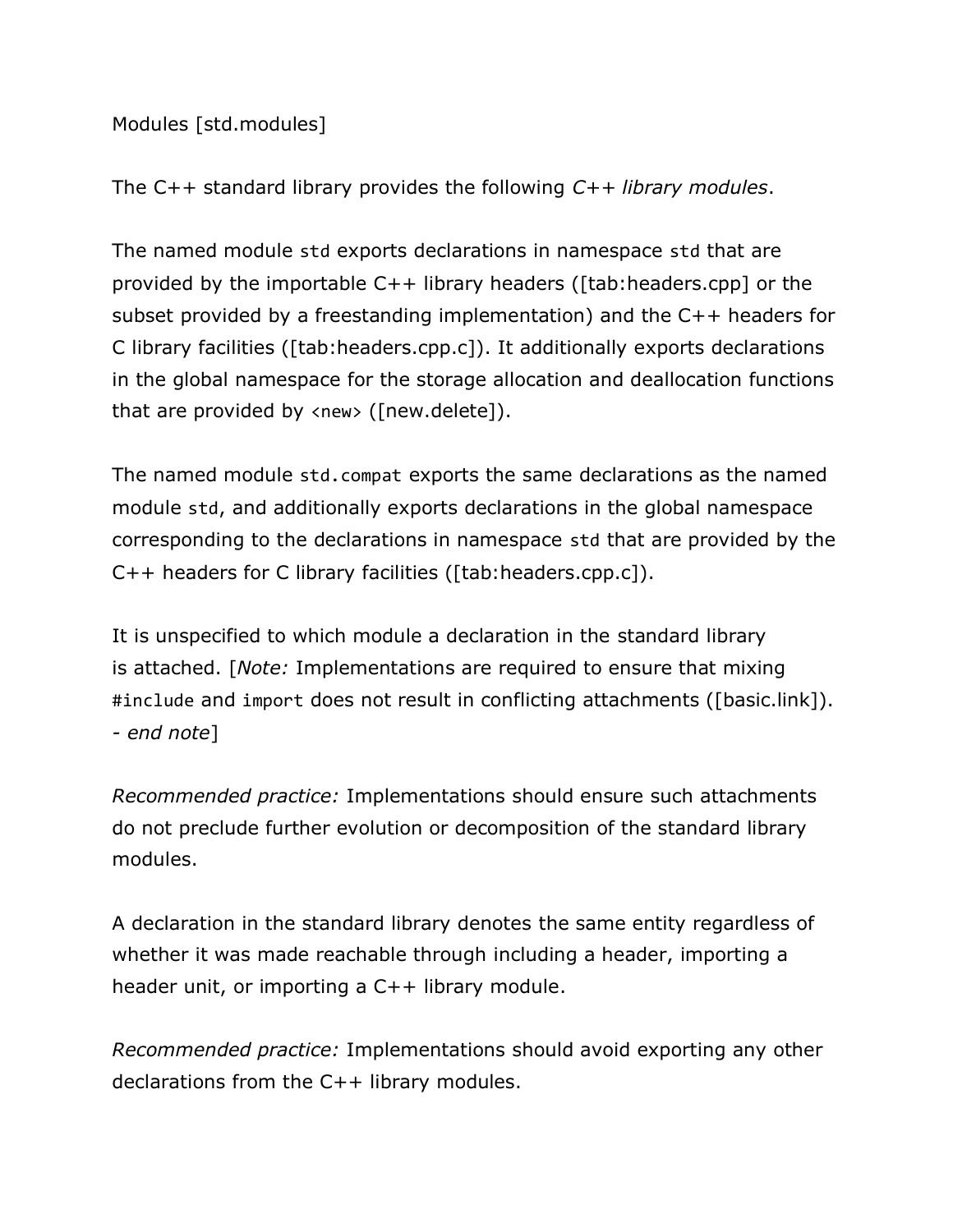[*Note:* Like all named modules, the C++ library modules do not make macros visible ([module.import]), such as assert ([cassert.syn]), errno ([cerrno.syn]), offsetof ([cstddef.syn]), and va\_arg ([cstdarg.syn]). *- end note*]

• Modify 6.7.5.5.1 "General" [basic.stc.dynamic.general] as depicted:

"[*Note 2:* The implicit declarations do not introduce the names std, std::size t, std::align val t, or any other names that the library uses to declare these names. Thus, a *new-expression*, *delete-expression*, or function call that refers to one of these functions without importing or including the header <new> ([new.syn]) **<ins>**or importing a C++ library module ([std.modules])**</ins>** is well-formed. However, referring to std or std::size t or std::align val t is ill-formed unless <del>the name has</del> been declared by importing or including the appropriate header<sup></del><ins>a standard library declaration ([cstddef.syn],</sup> [new.syn], [std.modules]) of that name precedes ([basic.lookup.general]) the use of that name**</ins>**. — end note]"

• Modify 7.6.1.8 "Type identification" [expr.typeid]/6 as depicted:

"**<del>**If the header <typeinfo> ([type.info]) is not imported or included prior to a use of typeid**</del><ins>**The type std::type\_info ([type.info]) is not predefined; if a standard library declaration ([typeinfo.syn], [std.modules]) of std::type info does not precede ([basic.lookup.general]) a typeid expression**</ins>**, the program is ill-formed."

• Modify 7.6.8 "Three-way comparison operator" [expr.spaceship]/8 as depicted: